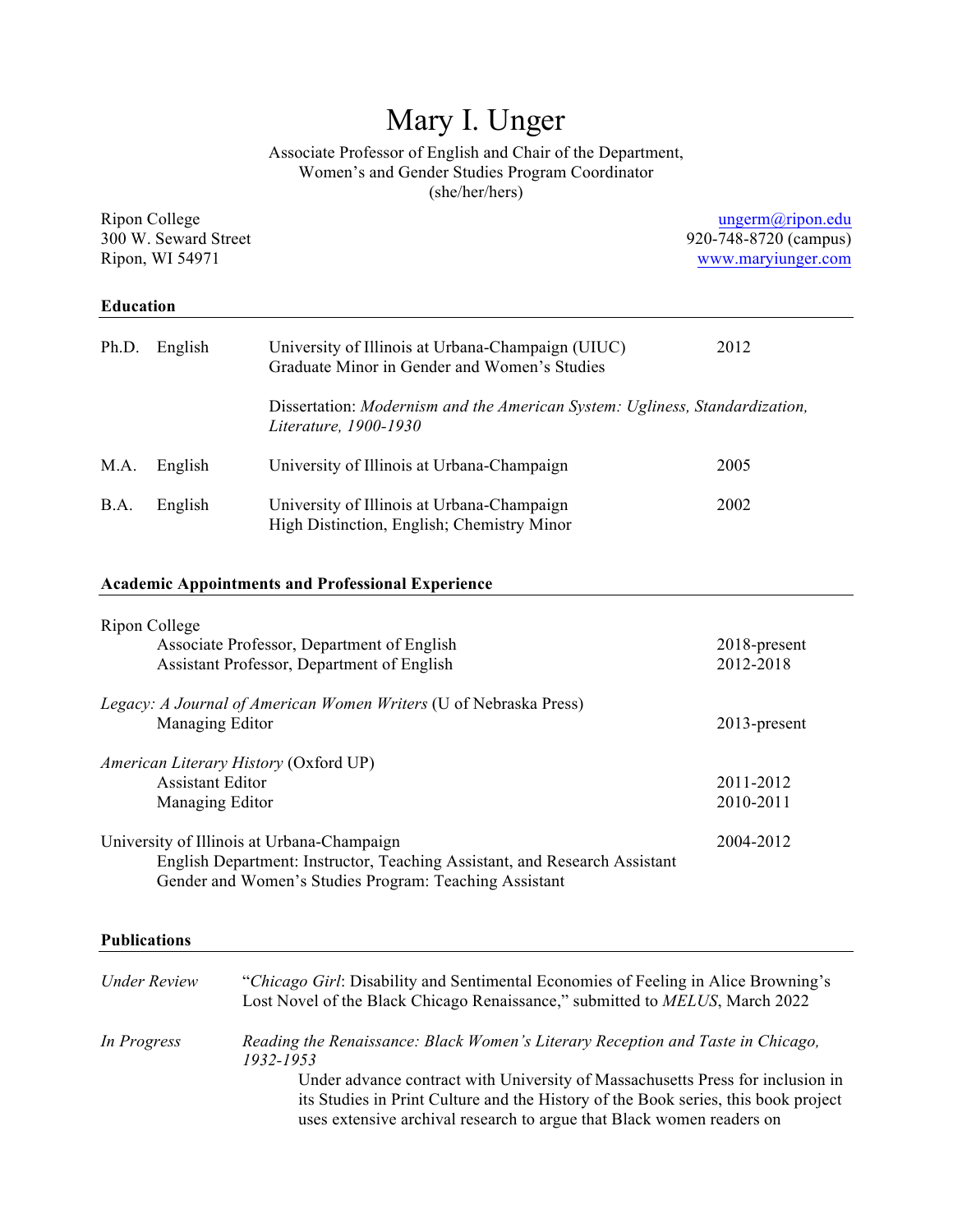Chicago's South Side fundamentally shaped Black literary texts and tastes during the middle decades of the twentieth century.

Invited contribution to the *Companion to the Multi-Ethnic Literature of the United States*, edited by Gary Totten and to be published by Wiley-Blackwell. Article due spring 2022.

*Articles and Chapters* "Black Women Readers," invited article for the *Oxford Research Encyclopedia of Literature*, edited by Paula Rabinowitz, Oxford UP, April 2020, http://dx.doi.org/10.1093/acrefore/9780190201098.013.953.

> "The Book Circle: Black Women Readers and Middlebrow Taste in Chicago, 1943- 1953," *Reception*, vol. 11, 2019, pp. 4-20.

"Literary Justice in the Post-Ferguson Classroom." *MELUS* (*Multi-Ethnic Literature of the United States*), vol. 42, no. 4, Winter 2017, pp. 92-112. Special issue, "Pedagogy in Anxious Times," edited by Cristina Stanciu and Anastasia Lin.

"Mapping *The Quaker City*'s Queer Ecology." *A Greene Country Towne: Philadelphia, Ecology, and the Material Imagination*, edited by Alan C. Braddock and Laura Turner Igoe, Penn State UP, 2016, pp. 50-64.

"'Dropping Crooked into Rhyme': Djuna Barnes's Disabled Poetics in *The Book of Repulsive Women*." *Legacy: A Journal of American Women Writers*, vol. 30, no. 1, 2013, pp. 124-50. Special issue, "Women Writing Disability," edited by Michael Davidson.

"'Dens of Iniquity and Holes of Wickedness': George Lippard and the Queer City." *Journal of American Studies*, vol. 43, no. 2, Aug. 2009, pp. 319-39.

| Digital           | "Letters from Era Bell Thompson to Stanley Pargellis, 1944, 1953." Making                                                                                                                                                                                  |
|-------------------|------------------------------------------------------------------------------------------------------------------------------------------------------------------------------------------------------------------------------------------------------------|
| <b>Humanities</b> | Modernism: Literature and Culture in 20th-Century Chicago, a Newberry Library                                                                                                                                                                              |
| Projects          | Digital Exhibit funded by the National Endowment for the Humanities, edited by Liesl                                                                                                                                                                       |
|                   | Olson, https://publications.newberry.org/digital/making-modernism/letters-from-era-                                                                                                                                                                        |
|                   | bell-thompson-to-stanley-pargellis-1944-1953, 2014.                                                                                                                                                                                                        |
|                   | On Angelina Weld Grimkè's "Fragment." Modern American Poetry: An Online Journal<br>and Multimedia Companion to the Anthology of Modern American Poetry, edited by<br>Cary Nelson, english.illinois.edu/maps/poets/g l/grimke/fragment.htm, 2006.           |
| Reviews           | Invited review of Chicago Renaissance: Literature and Art in the Midwest Metropolis,<br>by Liesl Olson (Yale UP, 2017), American Literary History, Online Review Series XIX,<br>https://academic.oup.com/alh/pages/the-alh-online-review-series-xix, 2019. |
| <i>Other</i>      | "Selling the Black Chicago Renaissance: Bronzeville's Black-Owned Bookstores,"                                                                                                                                                                             |
| Publications      | Chicago Review of Books, 14 April 2021,                                                                                                                                                                                                                    |
|                   | https://chireviewofbooks.com/2021/04/14/selling-the-black-chicago-renaissance-                                                                                                                                                                             |
|                   | bronzevilles-black-owned-bookstores.                                                                                                                                                                                                                       |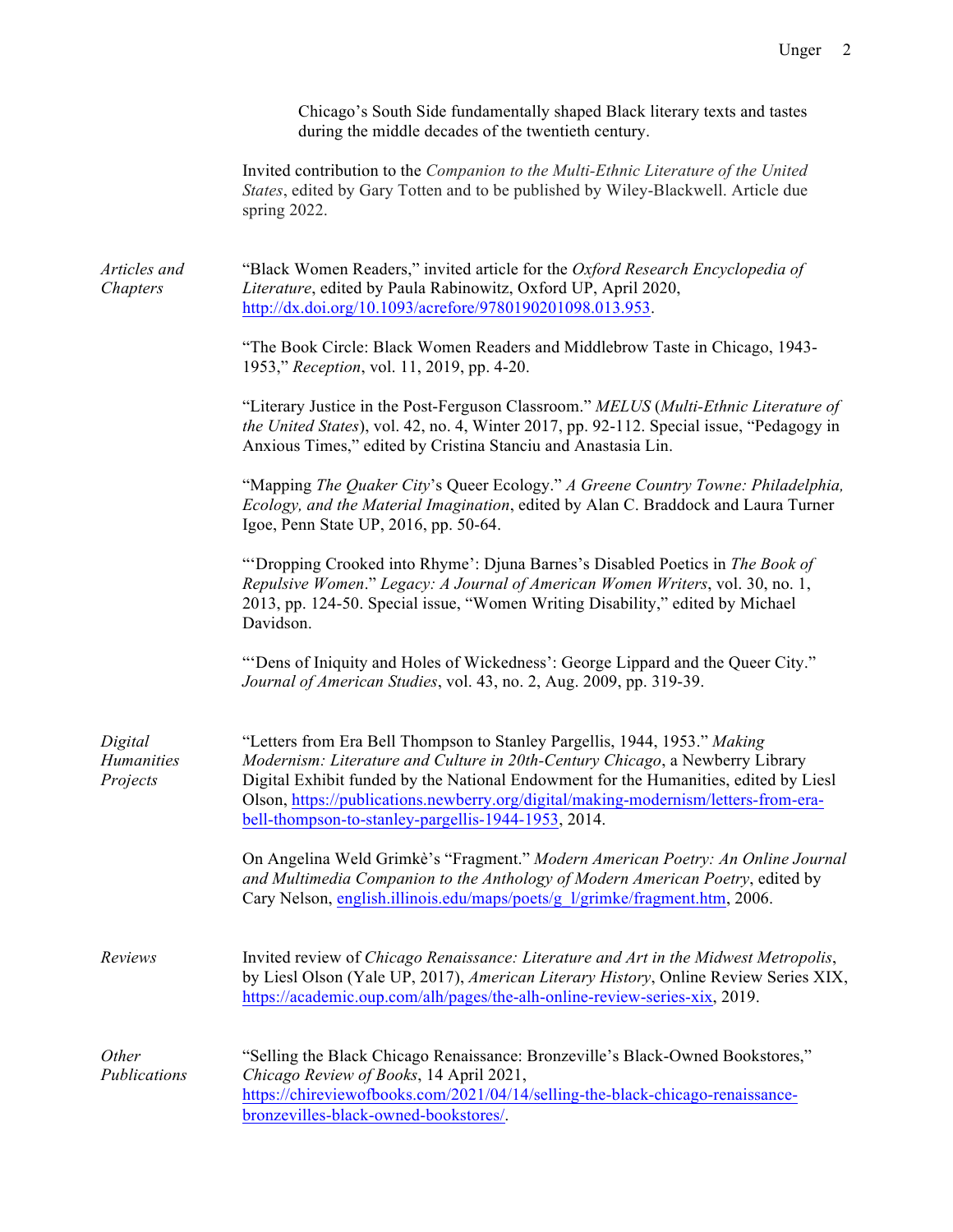Invited contribution, "A Tribute Forum for Nina Baym," *Legacy: A Journal of American Women Writers*, vol. 36, no. 1, June 2019, pp. 12-13.

### **Selected Awards and Fellowships**

| National      | David D. Anderson Award for Outstanding Essay in Midwestern Literary Studies,<br>Society for the Study of Midwestern Literature, 2020<br>For "The Book Circle: Black Women Readers and Middlebrow Taste in<br>Chicago, 1943-1953," Reception, vol. 11, 2019, pp. 4-20.                                                                                                                                                                        |
|---------------|-----------------------------------------------------------------------------------------------------------------------------------------------------------------------------------------------------------------------------------------------------------------------------------------------------------------------------------------------------------------------------------------------------------------------------------------------|
|               | Katharine Newman Best Essay Award, MELUS, 2018<br>For "Literary Justice in the Post-Ferguson Classroom," MELUS, vol. 42, no. 4,<br>Winter 2017, pp. 92-112.                                                                                                                                                                                                                                                                                   |
|               | National Endowment for the Humanities Summer Stipend, 2017<br>Funding for current book project on the Black Chicago Renaissance                                                                                                                                                                                                                                                                                                               |
|               | National Endowment for the Humanities Summer Institute, 2013<br>Newberry Library, Chicago: "Making Modernism: Literature and Culture in<br>Twentieth-Century Chicago, 1893-1955," led by Liesl Olson                                                                                                                                                                                                                                          |
| Ripon College | Faculty Mentor Award, 2019<br>Presented by the Student Activities and Orientation Office to an individual who<br>promotes in and out of classroom learning experiences.                                                                                                                                                                                                                                                                       |
|               | Senior Class Award, 2017<br>Presented by members of the senior class to an outstanding faculty member who<br>best exhibits a commitment to helping students realize their full potential by<br>challenging them in and out of the classroom.                                                                                                                                                                                                  |
| <b>UIUC</b>   | Teaching Awards:<br>Campus Award for Excellence in Undergraduate Teaching, 2011<br>The University's highest teaching honor for a graduate student, awarded<br>to approx. five of nearly 6,000 teaching assistants annually.                                                                                                                                                                                                                   |
|               | Excellence in Undergraduate Teaching, College of Liberal Arts & Sciences,<br>2011                                                                                                                                                                                                                                                                                                                                                             |
|               | The result of a yearlong nomination and vetting process by students,<br>faculty, and administrators, this and the above campus award are given<br>to teachers who have demonstrated sustained excellence in<br>undergraduate teaching; made a positive impact on undergraduate<br>student learning; developed innovative approaches to undergraduate<br>teaching; and have otherwise improved undergraduate instruction at the<br>University. |
|               | Outstanding Undergraduate Teaching Award, Department of English, 2008<br>Highest departmental teaching award given to graduate students who<br>have demonstrated teaching excellence; nominated by undergraduates<br>and selected by a board of faculty and students.                                                                                                                                                                         |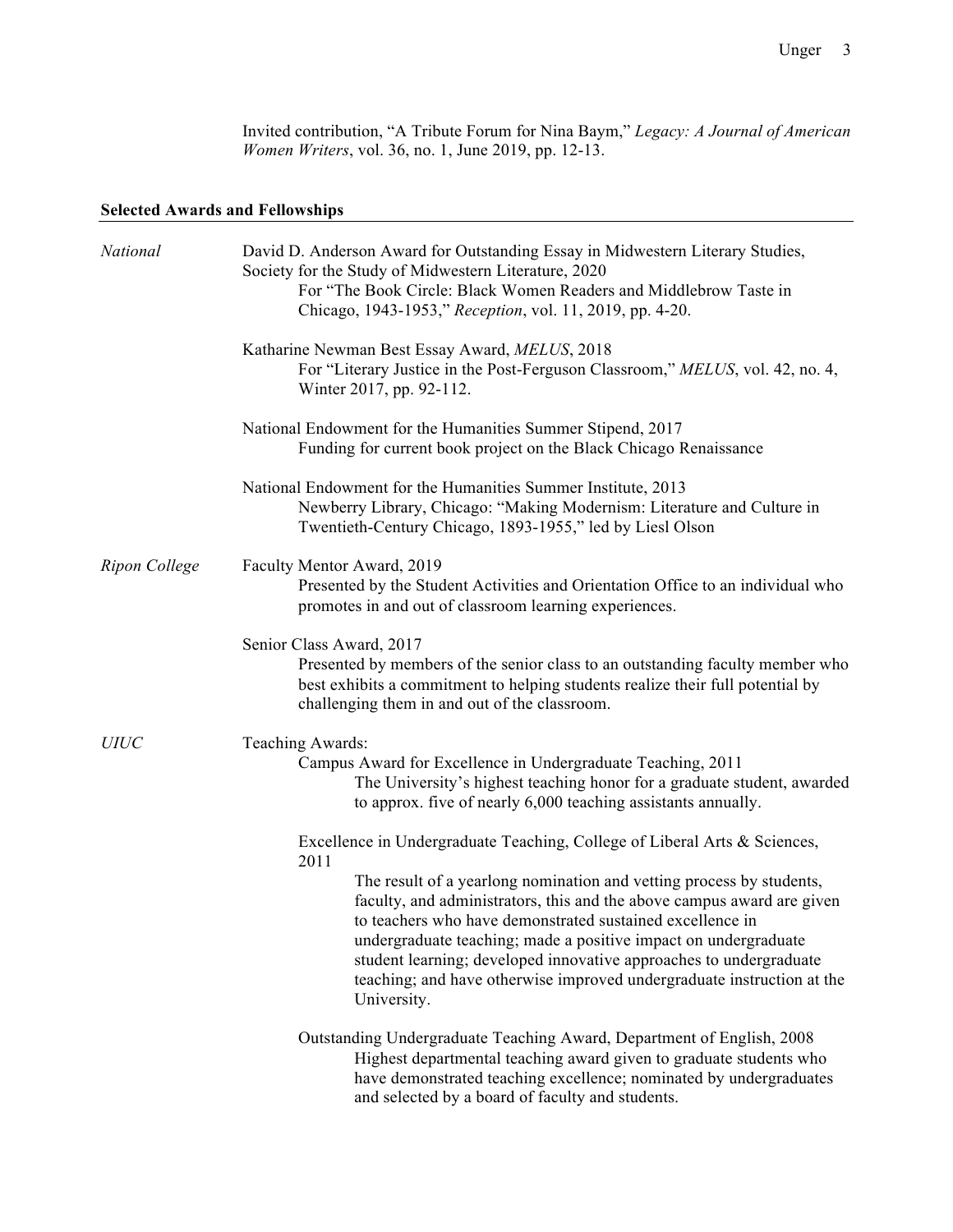*List of Teachers Ranked as Excellent by Their Students*, 2005-2010 Honors faculty and teaching assistants whose student evaluations rank them as excellent, campus-wide. I was awarded for eleven classes, seven of which were rated *Outstanding* (top 10%).

Dissertation Fellowships:

Illinois Program for Research in the Humanities, Fellowship, 2010-2011 Declined to accept position at *American Literary History*.

Liberal Arts and Sciences Fellowship, 2010-2011 Declined to accept position at *American Literary History*.

English Department Summer Fellowship, 2010

Liberal Arts and Sciences Fellowship in the Humanities, 2009-2010

English Department Fellowship, 2009-2010

University Fellowship, fall 2008

### **Academic Presentations**

| National | "Negro Story: Black Chicago's Little Magazine, 1944-1946," American Literature<br>Association annual conference. Chicago, May 2022.                                                                                                                                                |
|----------|------------------------------------------------------------------------------------------------------------------------------------------------------------------------------------------------------------------------------------------------------------------------------------|
|          | "Refusing Respectable Reading in the Black Chicago Renaissance," invited talk for<br>Black History Month, sponsored by the Women's and Gender Studies Speakers Series.<br>University of Wisconsin Oshkosh, 16 February 2022 (virtual).                                             |
|          | "Cataloging Bronzeville: Vivian Harsh's Community Reading," Society for the Study of<br>American Women Writers triannual conference. Baltimore, November 2021. Panel<br>canceled due to coronavirus pandemic.                                                                      |
|          | Panelist, Faculty Job Search Week 2021, University of Illinois at Urbana-Champaign<br>Office of Career Development. Remote panel, 28 July 2021.                                                                                                                                    |
|          | Anderson Award plenary talk, "The Book Circle: Women Readers of the Black Chicago<br>Renaissance," Society for the Study of Midwestern Literature conference, Newberry<br>Library, Chicago, May 2020 (canceled due to coronavirus pandemic). Delivered via<br>Zoom on 26 May 2021. |
|          | "Bad Girl Brooks: Popular Poetry, Black Girlhood, and the Great Migration," Society<br>for the Study of American Women Writers triannual conference. Denver, November<br>2018.                                                                                                     |
|          | "The Book Circle: Women Readers of the Black Chicago Renaissance," Reception<br>Study Society biannual conference. St. Paul, September 2017.                                                                                                                                       |
|          | "Recovering Gwendolyn Brooks's Early Defender Poems, 1934-38," MELUS annual<br>conference. MIT, April 2017.                                                                                                                                                                        |
|          |                                                                                                                                                                                                                                                                                    |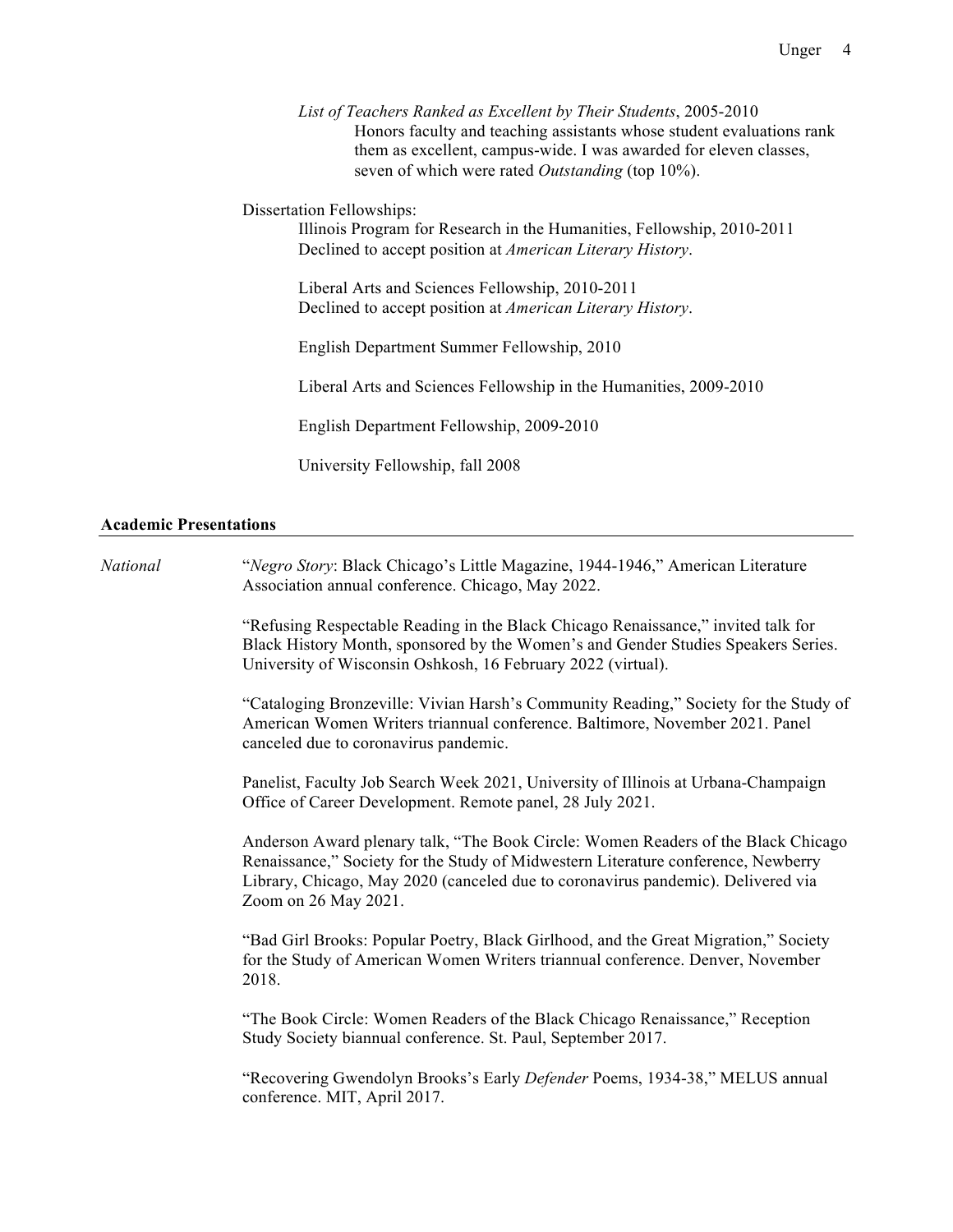"Bronzeville's Bookstores and the Making of the Black Chicago Renaissance," MELUS annual conference. Charleston (SC), March 2016.

"The Caring Labor of the Black Chicago Renaissance: The Case of *Chicago Girl,*" Society for the Study of American Women Writers triennial conference. Philadelphia, November 2015.

"*For My People*: Reception and Readership in the Black Chicago Renaissance." Reception Study Society biannual conference. Fort Wayne (IN), September 2015.

"Recovering the Black Chicago Renaissance: The Case of *Chicago Girl*." American Literature Association annual conference. Boston, May 2015. "*Chicago Girl*: A Lost Novel of the Black Chicago Renaissance." Center for the History of Print and Digital Culture biennial conference: "African American Expression in Print and Digital Culture." University of Wisconsin-Madison, September 2014.

"Surviving Naturalism in *The Street*." Society for the Study of American Women Writers triennial conference. Denver, October 2012.

"Women Writers, Classroom Citizens: A Roundtable on Pedagogy." Society for the Study of American Women Writers triennial conference. Denver, October 2012.

"Nineteenth-Century Women Writing Disability," a panel sponsored by *Legacy*. Society for the Study of American Women Writers triennial conference. Denver, October 2012.

"'Any Volunteers?': Graduate Student Service Work Roundtable." MLA annual convention. Seattle, January 2012.

"A New Philosophy of Normalcy: Negative Beauty in *Lummox*." Space Between Society conference. McGill University (Montreal), June 2011.

"Fannie Hurst and the Standardization of Middle-Class Culture." "Women Writers to Know II," a panel sponsored by the Society for the Study of American Women Writers. American Literature Association annual convention. Boston, May 2011.

"'Ugly and Undistinguished': Democratic Taste in *The Blacker the Berry.*" MLA annual convention. Los Angeles, January 2011.

"Ugliness and the Limits of Sentimentalism in *The Jungle*." The Futures of American Studies Institute. Dartmouth College, June 2009.

"'Dropping Crooked into Rhyme': The Space of Ugliness in *The Book of Repulsive Women*." The Louisville Conference on Literature and Culture Since 1900. University of Louisville, February 2008. (Read by Robin Silbergleid.)

"'This Strange Joy': Abortion and Female Autonomy on the American Left." Twentieth-Century Literature & Culture Conference. University of Louisville, February 2006.

*Ripon College* "Renaissance Women: Race, Gender, and Reading in Chicago, 1932-1953." Faculty Scholarship Series, 1 Nov. 2021.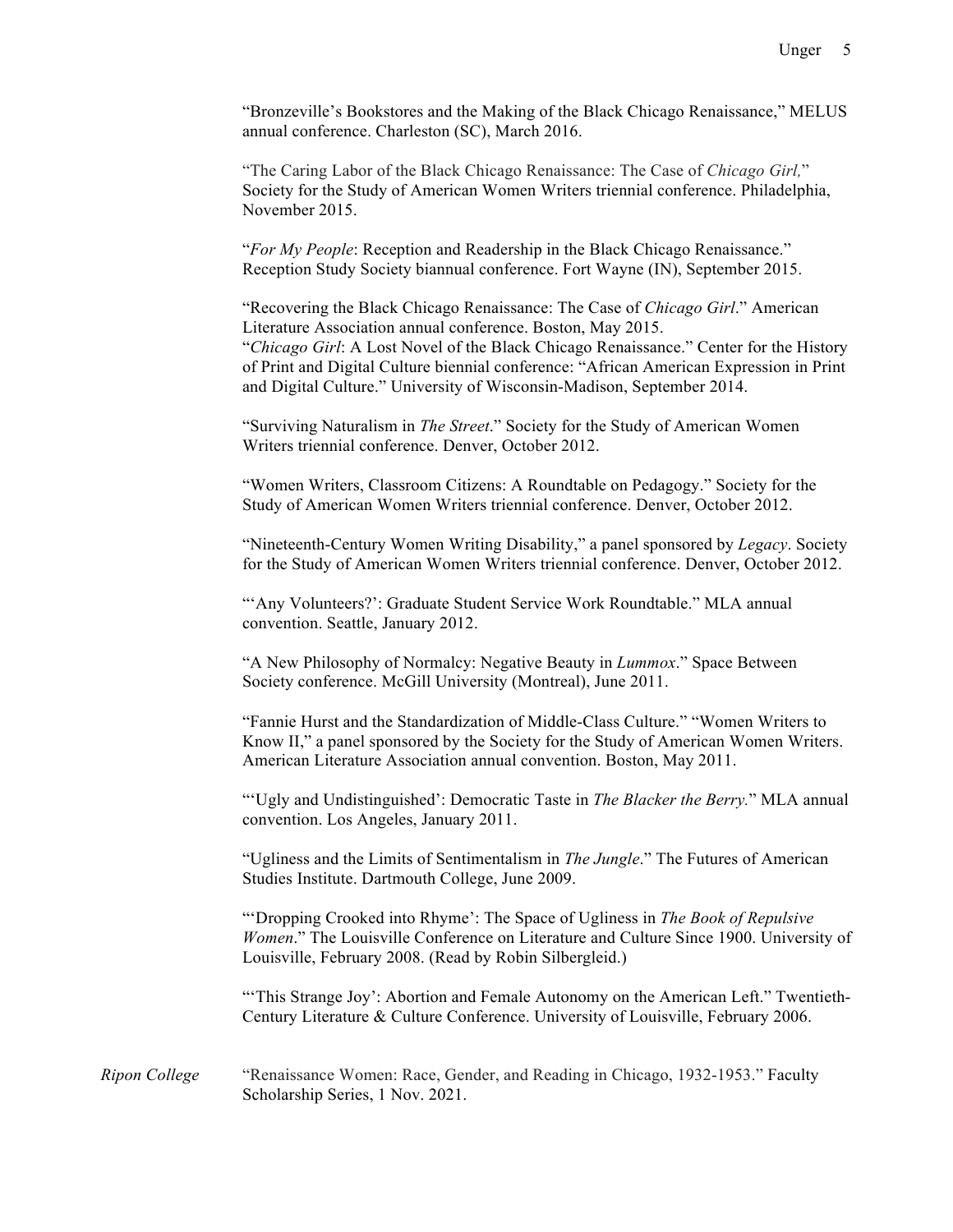|             | "From Upstairs to Pulse: A History of Violence against the Queer Community." Invited<br>talk by the Queer/Straight Alliance (QSA) for LGBTQ Month, October 2016.                                                                                                                          |
|-------------|-------------------------------------------------------------------------------------------------------------------------------------------------------------------------------------------------------------------------------------------------------------------------------------------|
|             | "Intersectionality with Unger." Invited talk by the Ripon College Feminists for<br>Women's History Month, March 2016.                                                                                                                                                                     |
|             | Invited guest, "Theory Thursday: The History of the Feminist Movement," Ripon<br>College Feminists, 2015.                                                                                                                                                                                 |
|             | "For My People: Reception and Readership in the Black Chicago Renaissance." Faculty<br>Brown Bag Presentation, October 2015.                                                                                                                                                              |
|             | "Summer in the Archives: Chicago Modernism at the Newberry Library." Faculty<br>Brown Bag Presentation, October 2013.                                                                                                                                                                     |
|             | "Ugly and Undistinguished': The Aesthetics of Racial Progress in the Harlem<br>Renaissance." Faculty Brown Bag Presentation, April 2013.                                                                                                                                                  |
|             | TED Talk & Tea, Ripon College Office of Community Engagement. Invited speaker<br>and moderator of discussion about beauty and disability, February 2013.                                                                                                                                  |
| <b>UIUC</b> | Invited respondent to Janet Halley's Split Decisions: How and Why to Take a Break<br>from Feminism (Princeton UP, 2006). "Where Are We? New Work in Critical Theory &<br>Cultural Studies": A Series of Debates Sponsored by the Unit for Criticism &<br>Interpretive Theory, April 2007. |

# **Workshops, Trainings, and Seminars Attended**

| National      | "The Future of STEM Equity," online webinar co-hosted by the Sloan Foundation,<br>Higher Ed Insight, and USC Pullias. April 12, 2022.                                                                       |
|---------------|-------------------------------------------------------------------------------------------------------------------------------------------------------------------------------------------------------------|
|               | "Data-Driven Decision Making," AAAS SEA Change Institute learning series, April<br>2022-June 2022 (online)                                                                                                  |
|               | National Association of Diversity Officers in Higher Education annual conference,<br>"Advancing Equity and Anti-Racism Strategies on Campus" (virtual), March 16-19,<br>2022.                               |
|               | AAC&U Conference on Diversity, Equity, and Student Success (virtual), March 17-19,<br>2022.                                                                                                                 |
|               | Associated Colleges of the Midwest, Anti-Racism Workshops, Winter 2022 Series –<br>"Successfully Navigating the Intersection of DEI and Academic Freedom" (virtual), Feb.<br>10, Feb. 24, and Mar. 3, 2022. |
| Ripon College | Social Justice Workshop on Racial Literacy, led by FIT Oshkosh, spring 2017                                                                                                                                 |
|               | Safe Zone training and certification, spring and fall 2016                                                                                                                                                  |
|               | Queer-Straight Alliance student organization, Campus Ally training, fall 2015                                                                                                                               |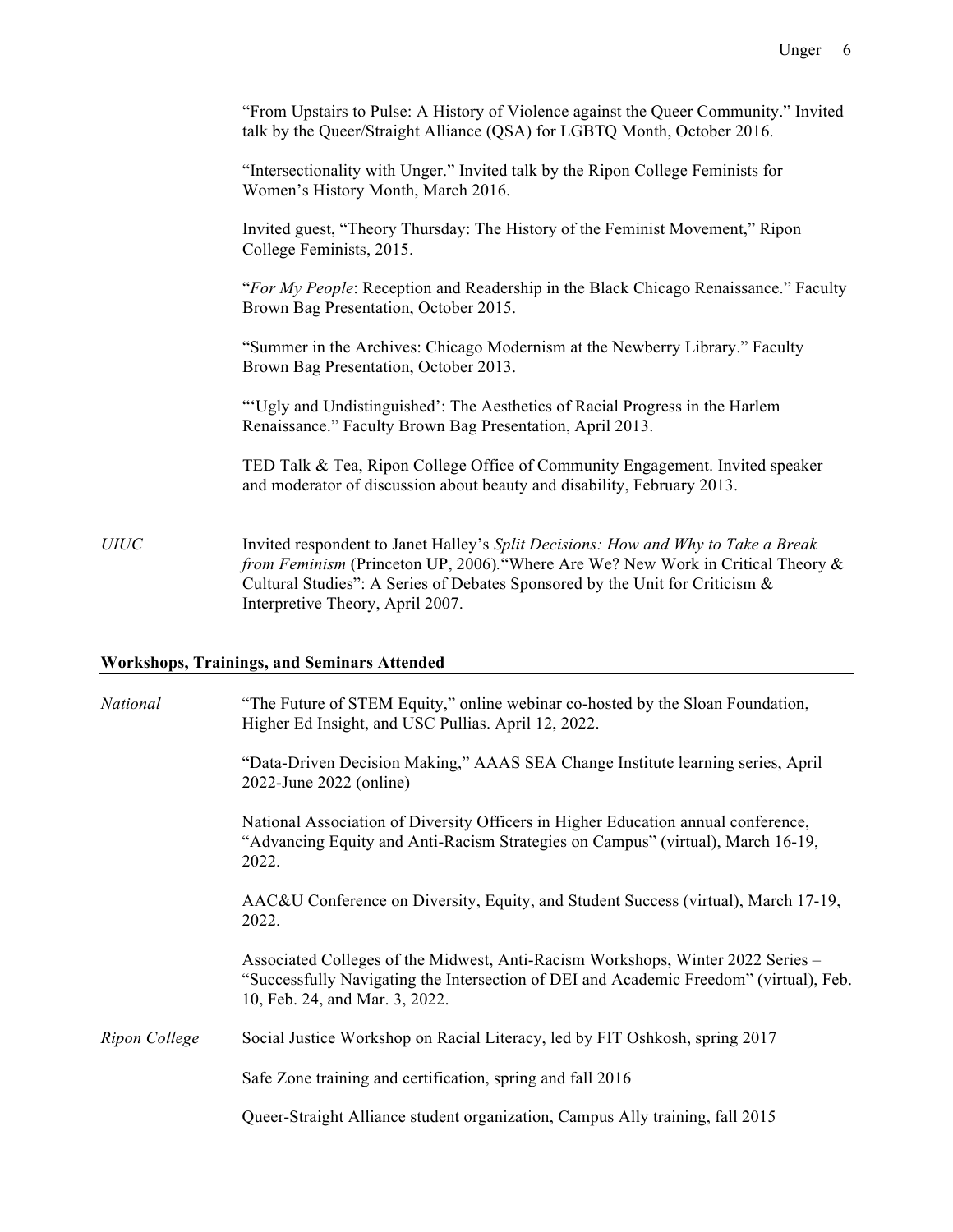Social Justice and Leadership Retreat, led by Dr. Jonathan Page, spring 2015

# **Courses Taught**

| Ripon College | English Department:                                                                           |
|---------------|-----------------------------------------------------------------------------------------------|
|               | African American Literature                                                                   |
|               | American Protest Literature                                                                   |
|               | Beyoncé and Black Women's Writing (cross-listed with WGS)                                     |
|               | Chicago Renaissances                                                                          |
|               | Early American Literature                                                                     |
|               | Freaks and Geeks in American Literature (cross-listed with WGS)                               |
|               | Gender & Sexuality in $20^{th}$ -c. American Literature (cross-listed with WGS)               |
|               | The Harlem Renaissance                                                                        |
|               | Later American Literature                                                                     |
|               | Literary Theory                                                                               |
|               | Literature and Composition                                                                    |
|               | The Lost Generation                                                                           |
|               | Major Author: Zora Neale Hurston (cross-listed with WGS)                                      |
|               | Modernism                                                                                     |
|               | Senior Seminar: Disability Studies                                                            |
|               | Women's and Gender Studies Program (WGS):                                                     |
|               | Introduction to Women's and Gender Studies                                                    |
|               | Research in Women's and Gender Studies                                                        |
|               | Catalyst General Curriculum:                                                                  |
|               | <b>Black Lives Matter in American Film</b>                                                    |
|               | Beyoncé, Black Feminism, and Pop Culture                                                      |
|               |                                                                                               |
|               | First Year Studies Seminars:                                                                  |
|               | Insiders/Outsiders in American Culture (co-taught with History course)                        |
|               | Interdisciplinary Studies:                                                                    |
|               | Race and Diversity in the 21 <sup>st</sup> Century (co-taught with faculty in Global Studies, |
|               | Politics and Government, Education, and Mathematics)                                          |
|               | Mentored Undergraduate Research Projects:                                                     |
|               | Angele Bridges, African American Studies senior capstone, spring 2021                         |
|               | "Protest Rap: How Murder and Money Incentivized a Moment"                                     |
|               | Rachel Stanley, Disability Justice Studies senior capstone, 2016-2017                         |
|               | "The Price of Passing: Autistic Adult's Stigma Management Strategies                          |
|               | and Their Consequences" (co-mentored with faculty in Sociology)                               |
|               | Katie Warczak, English Department independent research, spring 2016                           |
|               | "Disabling Tragedy: Responsibly Reading F. Scott Fitzgerald's Tycoon"                         |
|               | Rachel Stanley, Center for Social Responsibility summer research, 2015                        |
|               | "Queer Portrayals in Popular Media"                                                           |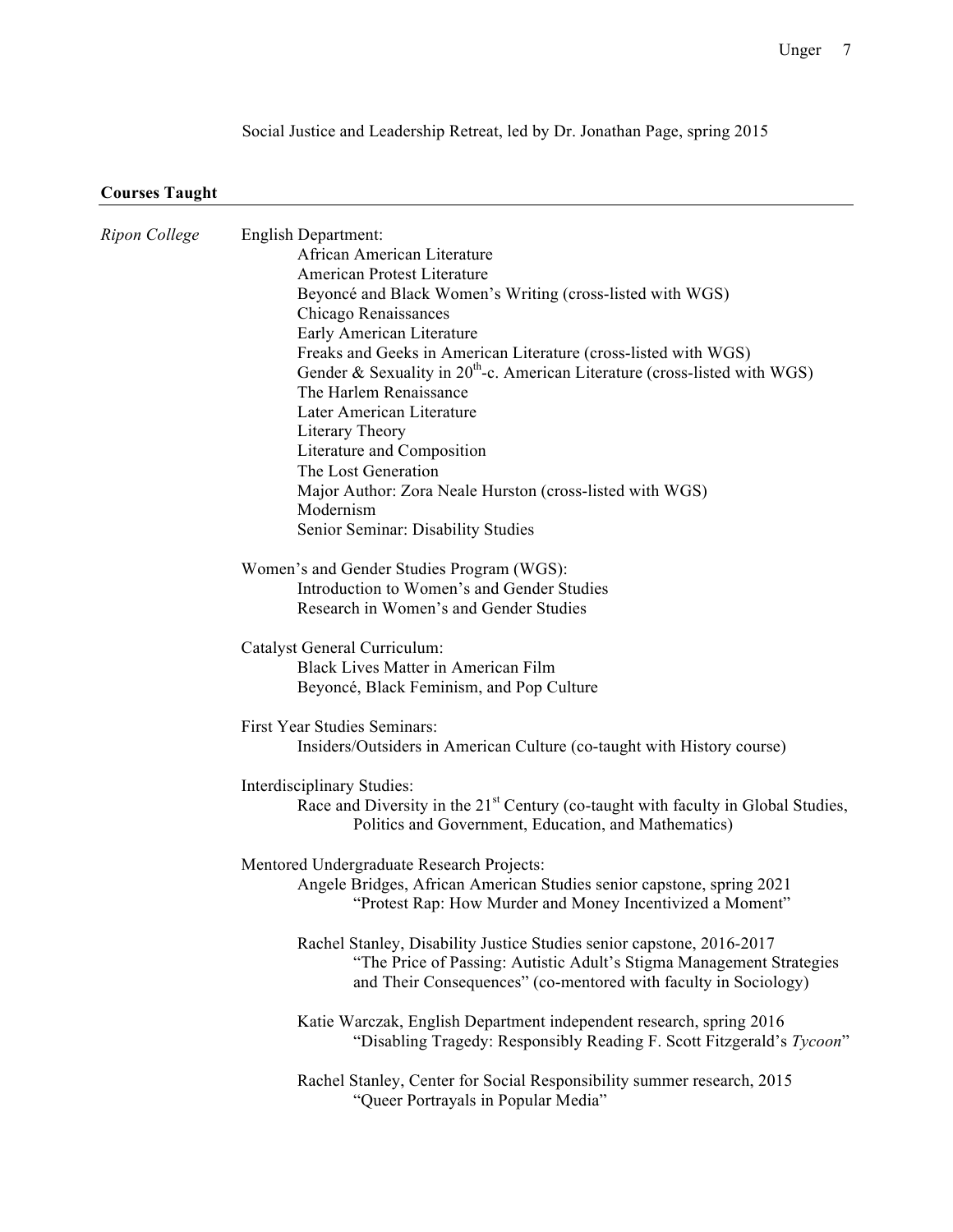|                             | Rachel Wedeward, Ethical Leadership Program senior capstone, 2014        |
|-----------------------------|--------------------------------------------------------------------------|
|                             | "Internal Conflicts in Public Library Adult Literacy Programs"           |
| <i>UIUC</i>                 | English Department:                                                      |
|                             | Critical Approaches to Literature (teaching assistant)                   |
|                             | Deviant and Dangerous Embodiments in Literature                          |
|                             | Introduction to American Literature                                      |
|                             | Introduction to Fiction, advanced composition section                    |
|                             | Survey of American Literature I: Beginning to 1870 (teaching asstistant) |
|                             | Survey of American Literature II: 1870-Present                           |
|                             | Gender and Women's Studies Department:                                   |
|                             | Gender Studies in the Humanities (teaching assistant)                    |
|                             | Rhetoric Program:                                                        |
|                             | Principles of Composition                                                |
|                             |                                                                          |
| <b>Professional Service</b> |                                                                          |

| National      | Multi-Ethnic Literature of the United States (MELUS), Katherine Newman Best<br>Essay Award judge, 2021-2022                                                                                                                                                                                       |
|---------------|---------------------------------------------------------------------------------------------------------------------------------------------------------------------------------------------------------------------------------------------------------------------------------------------------|
|               | NEH Division of Research Programs, Fellowships Program peer reviewer, fall 2020<br>Evaluated application packets for Summer Stipends (American Literature)                                                                                                                                        |
|               | African American Review, peer reviewer, fall 2020                                                                                                                                                                                                                                                 |
|               | Advisory Board, Arkansas Literary Review, 2009-2012                                                                                                                                                                                                                                               |
|               | MLA Regional Delegate, 2008-2011<br>Elected graduate student representative of the Great Lakes Region                                                                                                                                                                                             |
| Ripon College | <b>Administrative Positions:</b><br>English Department Chair, 2019-present<br>Women's and Gender Studies Program Coordinator, 2019-present<br>American Studies Program Coordinator, 2015-2018                                                                                                     |
|               | <b>Elected Faculty Governance:</b><br>Educational Policy Committee, 2019-2020<br>Faculty Advisory Council, 2015-2018<br>Board of Trustees Infrastructure Committee, faculty rep., 2015-2018                                                                                                       |
|               | Diversity, Equity, and Inclusion:<br>Diversity, Equity, and Inclusion Working Group, chair, spring 2022<br>Martin Luther King, Jr. Spirit Awards judge, spring 2021<br>Campus Ally for Diversity and Inclusion, 2014-present<br>Women's History Month planning committee, 2012-2013 and 2016-2017 |
|               | Faculty Hiring and Promotion:<br>Peer reviewer for Matthew Knoester (Education), promotion to full                                                                                                                                                                                                |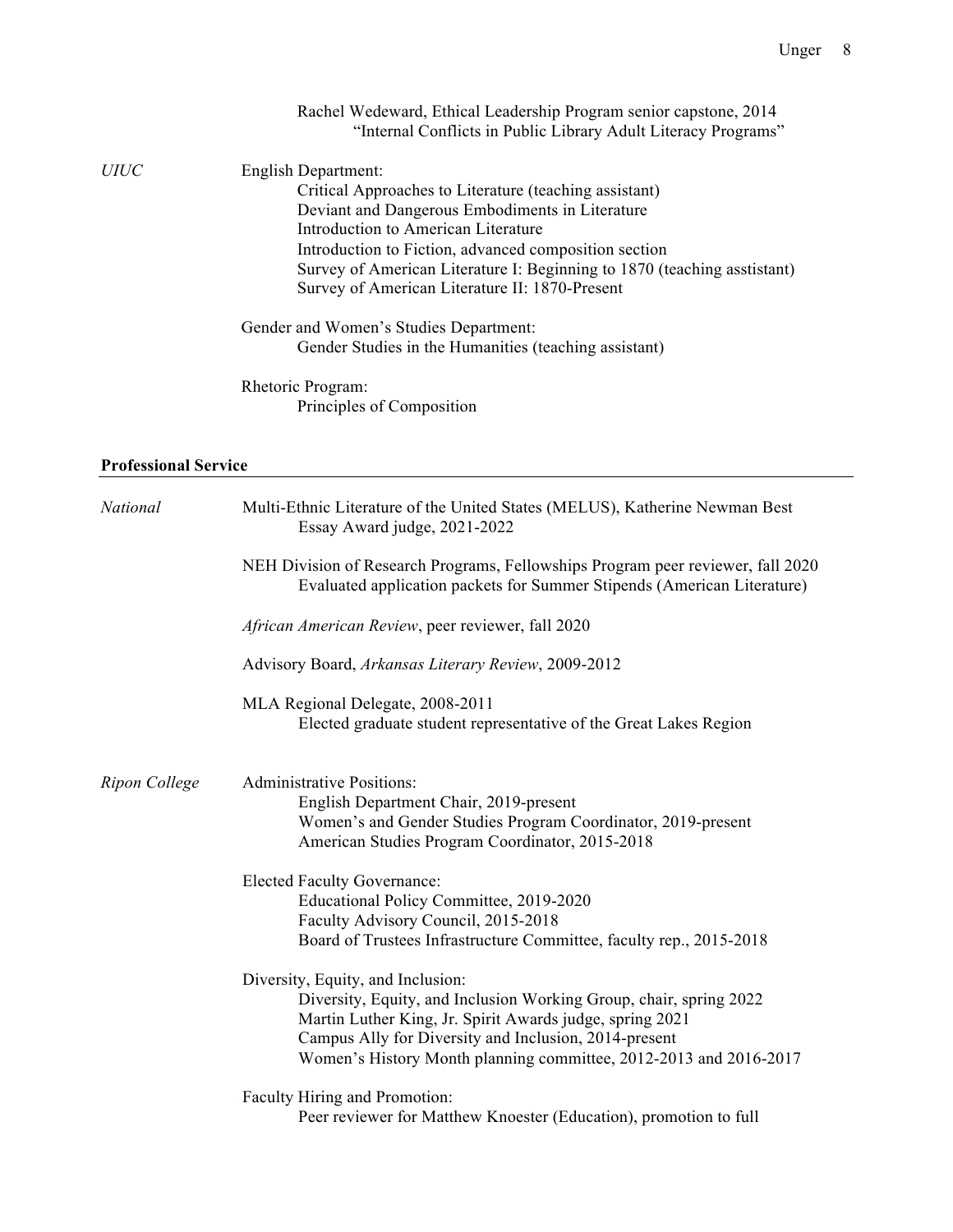|             | professor, 2021-2022<br>Poet in Residence search committee, spring 2021<br>Peer reviewer for Rafael Salas (Art), promotion to full professor, 2018-2019<br>Vice President and Dean of Faculty search committee, 2014-2015<br>Assistant Professor of English search committee, 2013-2014                                                                                                                                                                                                                                   |
|-------------|---------------------------------------------------------------------------------------------------------------------------------------------------------------------------------------------------------------------------------------------------------------------------------------------------------------------------------------------------------------------------------------------------------------------------------------------------------------------------------------------------------------------------|
|             | <b>Appointed Committees:</b><br>STEM Education Task Force, spring 2022<br>Strategic Planning Working Group, summer 2019<br>Higher Learning Commission Accreditation Working Group, Core<br>Component 3—Teaching and Learning: Quality, Resources, and<br>Support, spring 2019<br>Fringe Benefits Committee, 2017<br>President's Task Force for Prioritization, 2017<br>President's Re-Imagining Public Spaces at Ripon College focus group, 2016<br>Center for Politics and the People, faculty advisory board, 2015-2016 |
|             | Student Groups and Programming:<br>DREAM (Disability Rights, Education, & Activism Movement), faculty<br>advisor, 2016-2018<br>ACM India study abroad program, faculty advisor, 2014-2016<br>Alpha Chi Omega, faculty advisor, 2013-2016<br>Ripon Senior Showcase organizing committee, 2013-2016<br>ACM Botswana study abroad program, faculty advisor, fall 2013<br>Parallax literary magazine, faculty judge, 2012-2013<br>Sigma Tau Delta (English Honors Society), faculty advisor, 2012-present                     |
|             | Faculty Scholarship Workshops and Reading Groups:<br>Ceresco Research Workshop, Ripon College, 2013-2015<br>American Studies Working Group, 2012-present<br>Collaboration between Ripon College, Lawrence University, St.<br>Norbert College, and the UW system                                                                                                                                                                                                                                                           |
| <b>UIUC</b> | American Literary Studies at Illinois, co-organizer, 2011-2012                                                                                                                                                                                                                                                                                                                                                                                                                                                            |
|             | English Department Advisory Committee, elected graduate student rep., 2008-2009                                                                                                                                                                                                                                                                                                                                                                                                                                           |

### **Community Engagement**

- "Edgar Allan Poe: America's First Mystery Writer," public talk, Caestecker Public Library, Green Lake (WI), October 2018
- "Ernest Hemingway and the Midwestern Response to WWI," public talk, Caestecker Public Library, Green Lake (WI), November 2017
- *The Vagina Monologues*, public performance, Ripon (WI), February 2017 Organized by the Ripon College Feminists, featuring RC faculty, staff, and students

Reading group, Green Lake County (WI) Correctional Facility, spring 2014